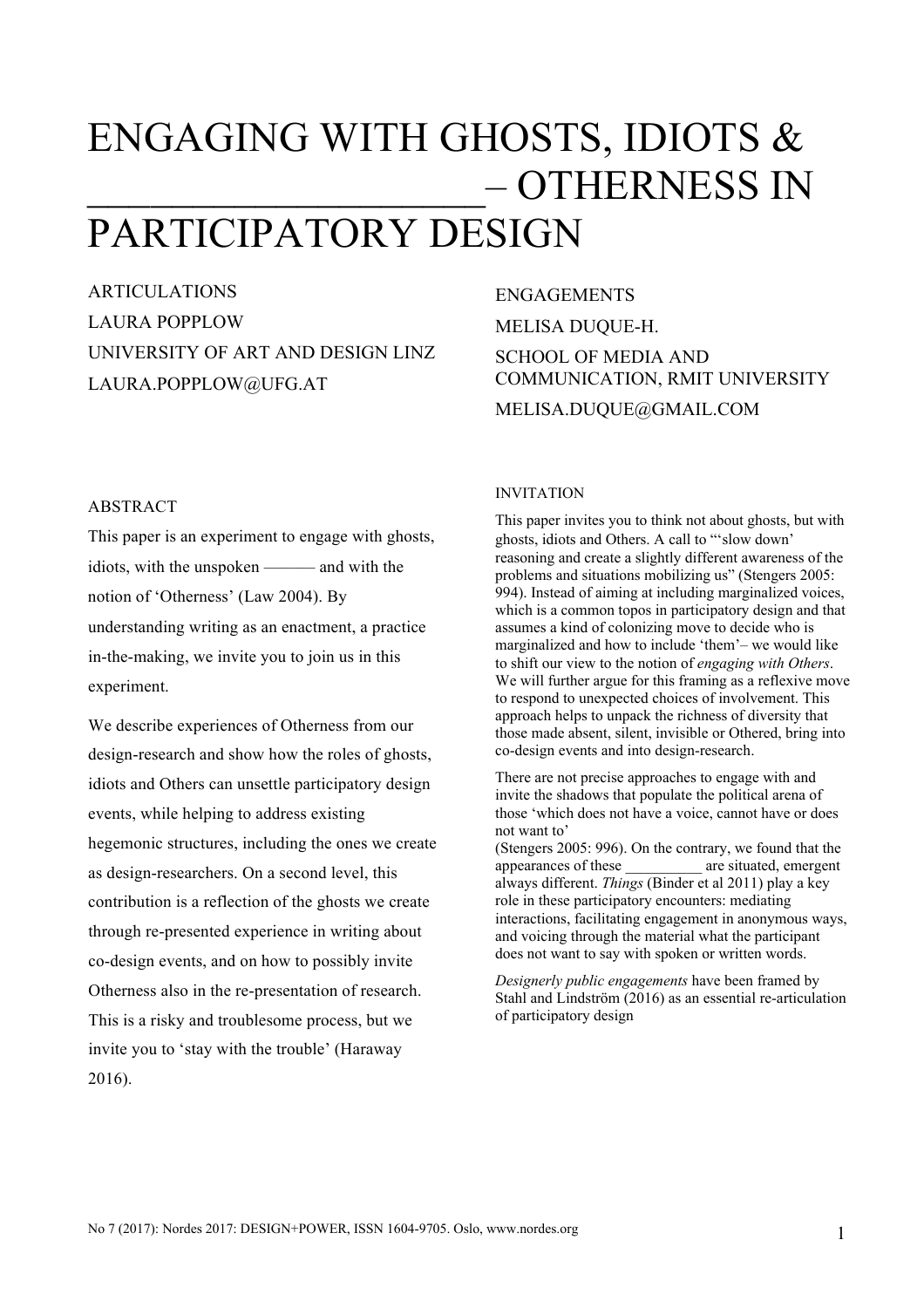processes. Participants are not invited to solve a problem or represent an issue, but to co-articulate issues that emerge through socio-material encounters. In addition, Pihkala and Karasti propose *reflexive engagement* to account for the 'plurality of participation' in design practices (2016: 21), 'simultaneously embracing this plurality as a source of creativity.' (ibid: 22). We engage with these notions and present two cases from our research in whichwe have engaged with unexpected invitations from participants.

The first is a vignette from a long-term involvement and ethnographic design study at a second-hand charity shop in Melbourne, Australia. The second vignette describes an issue creation through the staging of a Cycle-Hackathon in Wuppertal, Germany. In both cases, these figures were central in the creation of issues. They created disruptions of existing power configurations that were generative for the participants and for the issues at stake.

We are still wondering about the possible ways in which these Others can be enacted consciously in design processes, perhaps as a counter-hegemonic tactic. In doing so, we are aiming to open the writing *about* these design research processes, in an experimental way of writing *with* these Other participants. We therefore used the typographic tool of intentional blank space to open places for inventive intervention for these Others to appear in between the lines ––––––––––––– and for you to have a space to perhaps reflect on similar experiences.

#### **GHOSTS**

Since 2014 I have been involved in the routines of a charity shop in Melbourne with multiple roles, from Saturday manager and week volunteer, to designresearcher. This has been the context of my PhD that has aimed to uncover latent practices of designing for reuse and revalue.

A combination of Participatory Design and Sensory Ethnography (Pink 2015) approaches, have guided the study, and have helped me to engage as designresearcher, but also as a participant and practitioner of the shop routines. In practical terms, this resulted in series of everyday design interventions to address emergent needs from the place.

However, I will focus here on a sequence of interventions that I did not orchestrate as part of my research approach. In contrast, this vignette presents interventions I was unexpectedly drawn into by another participant who identifies as the Ghost. This ghost figure was introduced by a volunteer that works at the shop four days of the week. Whom usually, expresses her position in unspoken ways when discussing matters of common concern to the staff that relate with the functioning and working routines of the place.

In a ghostly manner, the ghost emerged as a nickname after the flower vase at the center of the table for staff use at the tea-room disappeared during the weekend. After a week of wondering what had happened, we met again on Saturday to reconstruct the events. She asked me 'have you been able to check the cameras?'. This question led us to confirm that there were not any security cameras in this room, setting the scene to the forthcoming events to remain anonymous. And opening the possibility for all the staff from Saturday to be suspects. She then continued the conversation by saying in a joking manner  $\ddot{\text{w}}$  well it might be a ghost'.

Once the ghost was introduced, it enabled us to continue speculating about the intentionality of such ghostly moves, instead of focusing on who was responsible. In conversation, together with another volunteer he said, 'that's a clear message, it is saying to the manager: you do not control everything' he continued to say, 'whoever did that is very intelligent'. With a slight smile, she followed his comment by saying 'it's vendetta'.

This dialogue uncovered a political agenda. It opened intriguing dialogues for me to follow as designresearcher. However, as Saturday manager, these evidences did not give me explicit signs of where the flower vase was. Neither easy answers to respond to the week manager who responded to me regarding the situation by saying 'as far as I know I am the manager of this place, including the flower vase'. And so, a week later, we found it.



With this example, I want to bring attention to three points: silence as choice for communication, the role of things in mediating unspoken dialogues, and in the opening playful negotiations. I suggest, with these unexpected ways of participation the design-researcher not only can respond-to, but learn-from the ghostly actions to develop further its own practical and relational skills.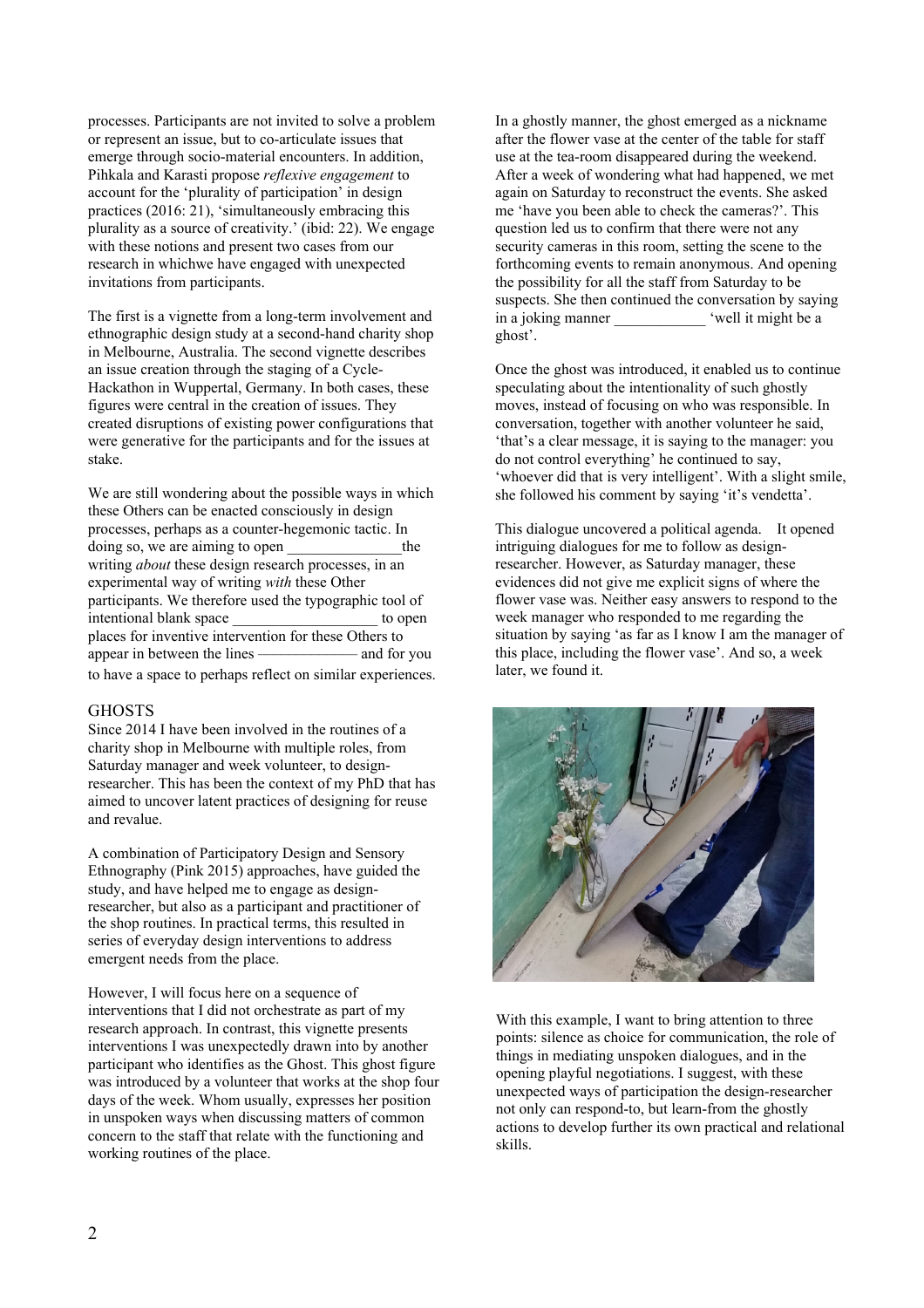What puzzled me as Saturday manager, intrigued me as design-researcher to uncover some of the hidden messages behind these mysterious ways of participation. I engaged with the uninvited game and played the role of being a ghost suspect myself. This resulted in maintaining a dialogue with both the manager and the other ghost suspect to wonder about and around such acts. While conversations with the manager were direct about the visible evidence and possible meanings. With the ghost were indirect; with few words and many silences that gave us enough information and space to speculate around the issues. always left incomplete and open to missinterpretation. In the long term, some unspoken matters surfaced, particularly related with feelings towards power structures and management approaches; evidencing positions of resistance.

The flower vase, a whiteboard for policies, the new locker key #11, a soft toy possum, water cups, the tea-room's door and a Turkish eye were some of the things at the center of these interventions. Beyond their specific roles in each intervention, overall, the use of things mediating these playful interactions, enabled us to negotiate more than situated issues. We challenged each other's boundaries and, developed new limits. And, while these games did not guarantee immediate clarity, overtime, they did foster spaces for honest communication.  $\frac{1}{2}$ 

As a researcher, the ghost reminded me to engage with the journey and the relationality of the process, rather than relying on the fixed goals and design expectations previously planned for the research. This processual perspective resonates with Akama's suggestion of 'attuning' to 'betweenness' and 'relational sensitivity' (2015). In doing so, I joined in the shifting of routines towards unplanned and uncertain directions. And together with the ghost we created imaginary bridges to make collective sense of tricky events.

#### IDIOTS

In 2015, I organized a Hackathon with the students of my interaction design class in Wuppertal. As part of my PhD research that aims to uncover the political potential of comaking practice, I was interested in the difference between activist and designerly political practices. So, we worked with the approach of the CycleHack (2014). The aim of this 48h design event, that runs at the same weekend in cities around the globe, is to collaboratively work on the question: 'How can we reduce the barriers to cycling?'.

The barriers in Wuppertal seem to be many: The city has been repeatedly awarded as the least bike-friendly city in Germany. Some have been addressed during the last few years by cycling-activists and the city council itself. The event was conceptualized as a co-making platform for these different stakeholders.

The concept of 'agonistic design things' (Binder et al. 2011) has helped to guide the research. As co-designers, we would meet dissensus

––––––––––––––––––––––––––––by engaging in a tense local issue. Still – it was unexpected how we got drawn into the creation of an opposition: An 'us' as naïve designers and problem-makers and, 'them', a group of cycling-activists as professional, local problemexperts

What became helpful in the reflection of this process was to frame the becoming of the opposition and our role as designers with the role of the idiot. This figure that has been used in literature and philosophy (Dostojewski, Deleuze/Guattari), has been reintroduced in a more political framing by Stengers (2005) and in the context of speculative design research by Michael (2013).

'In ancient Greek sense, an idiot was someone who did not speak the Greek language and was therefore cut off from the civilized community.'–––––––––––––––––– The idiot 'is the one who always slows the others down, who resists the consensual way in which the situation is presented and in which emergencies mobilize thought or action' (Stengers 2005: 994-995).

When I invited the cycling activists to the first seminar meeting (via social media), I hoped that these groups would be willing to introduce their projects to the students and could even become part of organizing the event. ––––––– –––––– Their response suggested that this seemed to be an idiotic proposal to them. They warned us not to go on with the organization of the event: 'We are already working on the most pressing issues regarding cycling in the local context' and 'it would harm our and your own ambitions to work on parallel issues' (personal message on Facebook, translation by the author).

The main argument from the opposition was that most of the students were not cyclist. As non-experts to the issue of cycling our endeavor as designers was framed as 'naïve', Although in the end the students organized a collaboration with the local Fablab, the murmurings of the activists group went on. They never really appeared in person to discuss the issue,

but shared their disagreement in talks with the collaborating members of the Fablab or online – also during the CycleHack weekend itself:

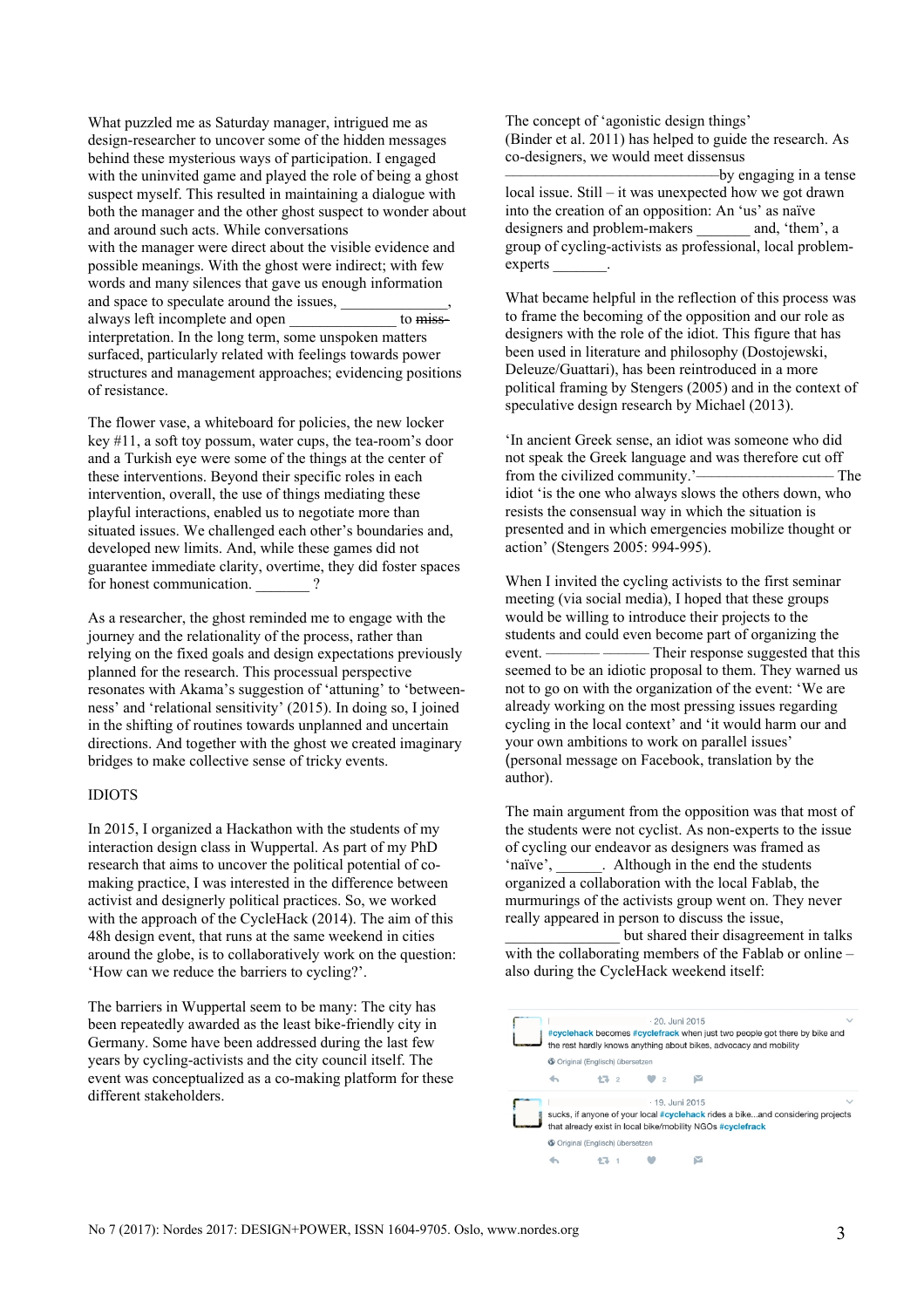It was never clear who and how many persons were behind it, but this non-manifest absence clearly led us to Other  $-$ 'them' (Law 2004: 84-85). They became an entity that constructed the 'us'.

I was bothered as a designer and organizer of the CycleHack, because they clearly aimed at making us look incompetent. I was intrigued as a researcher by their framing of us as naïve non-experts, as idiots to 'their' problem space. It made 'us' think about our roles as designers and at some point, we accepted the framing of being idiots, outsiders to the consensual way the issue of cycling was presented. We could focus more consciously on the Not-Yet-Users, the Not-Yet-Cyclists.

One could frame the reaction of the invited cyclists as a 'misbehavior' of participants (Michael 2013: 76) or simply ignore their interactions

–––––––––––––––––––––––––also because they were hardly traceable or recordable and even not influential for the general success of the CycleHack. But the 'murmurings of the idiot' (Stengers 2005: 1001) stuck with me and made me re-think my role as a researcher, as someone who unconsciously sets certain parameters for 'good' participation. 'The idiot –––––––––––– –––– its emergence is always surprising because at the moment it has managed to 'force' one's thinking […], to slow it down, to open it up, it is also transforming the thinker.' (Michael: 79).

Even more, the idiotic disruptions re-opened the framing of the CycleHack event itself. It revealed how far the construction of an issue is a political power game, in which groups like the cycling-activists have a stake to defend, their capital is their expertise in the problem. The idiotic proposal of the CycleHack re-opened that closure which excluded other formulations of the issue as well as other non-expert participants\_\_\_\_\_\_\_\_.

#### ENGAGING WITH OTHERS

With these two examples of engaging with Others we illustrated how the concepts of reflexive engagement (Pihkala andKarasti 2016) and designerly public engagements (Stahl and Lindström 2016) are related:

1. The ghost opens its way to uncover issues that would have otherwise remained unspoken. It encourages negotiations of relations between human and non-human actors as matters of power.

2. The idiot allows to (re-)ask questions no one else dares to ask. While the cycling-activist tried to Other the designers as a way of remaining powerful in the articulation of the issue, playing with the role of the idiot helped the designers to re-open the co-articulation of issues.

Ghosts, idiots and Others \_\_\_\_\_\_ have an agenda of their own that is challenging. They are contributing to the richness of the encounters, and to the plurality of participation (Pihkala and Karasti 2016). These figures create a generative distance that could help to reflexively engage – also with the disruptive roles design researchers play when bringing their design interventions into contexts with already consolidated structures.

As Akama and colleagues propose, disruptive encounters in design processes can be difficult to articulate as 'too often, the incremental details of transformation remain hidden by their very nature of being silent, internal, layered, ephemeral, dispersed' (2015: 144). We felt how staying with the trouble and staying with the silence –can be unsettling. The ghost and the idiot enabled us not to rush into action, but to stay present and to further entangle with the situations as these unfolded.

#### OTHERS IN CO-DESIGN RESEARCH

What we suggest here is a 'slow method' (Law 2004: 85), one that is always a contestable becoming. The figures we introduced could never be fixed, but are indeed appearing and disappearing. We cannot just reveal the ghost or the idiot or \_\_\_\_\_\_\_\_\_\_\_. It is necessary that they remain what they are: ghostly, idiotic, \_\_\_\_\_\_\_\_\_\_; speaking in their uncommon manner.

Reflexively engaging with Others allows the discovery of alternative realities and the ambivalent coexistence of these multiplicities (ibid: 98). It allows to negotiate positions, to invent new ways of relating and create Other paths of action. In that sense, it is more than mutual learning, it is mutual transformation. It opens 'ways of knowing in tension' (ibid).

As design researchers, we are setting certain expectations of how to participate, by creating design events and inviting others to participate in these. We argue that we should acknowledge that sometimes we are idiots and ghosts as design-researchers to certain settings and that we can simultaneously trigger idiotic and ghostly responses from Other participants. This can challenge our assumptions and remind us of the subtle politics of the everyday contexts we intentionally join. Our involvements are 'in no way innocent' (Lindström and Stahl 2016: 194).

Engaging in action and in writing with the figures of the ghost and the idiot helped us to challenge ourselves and our own research agendas and it helped to address tricky hinterlands of our engagements that all too often remain unspoken in design academic writing. The figures became a matter of slow research, even long after the events happened: